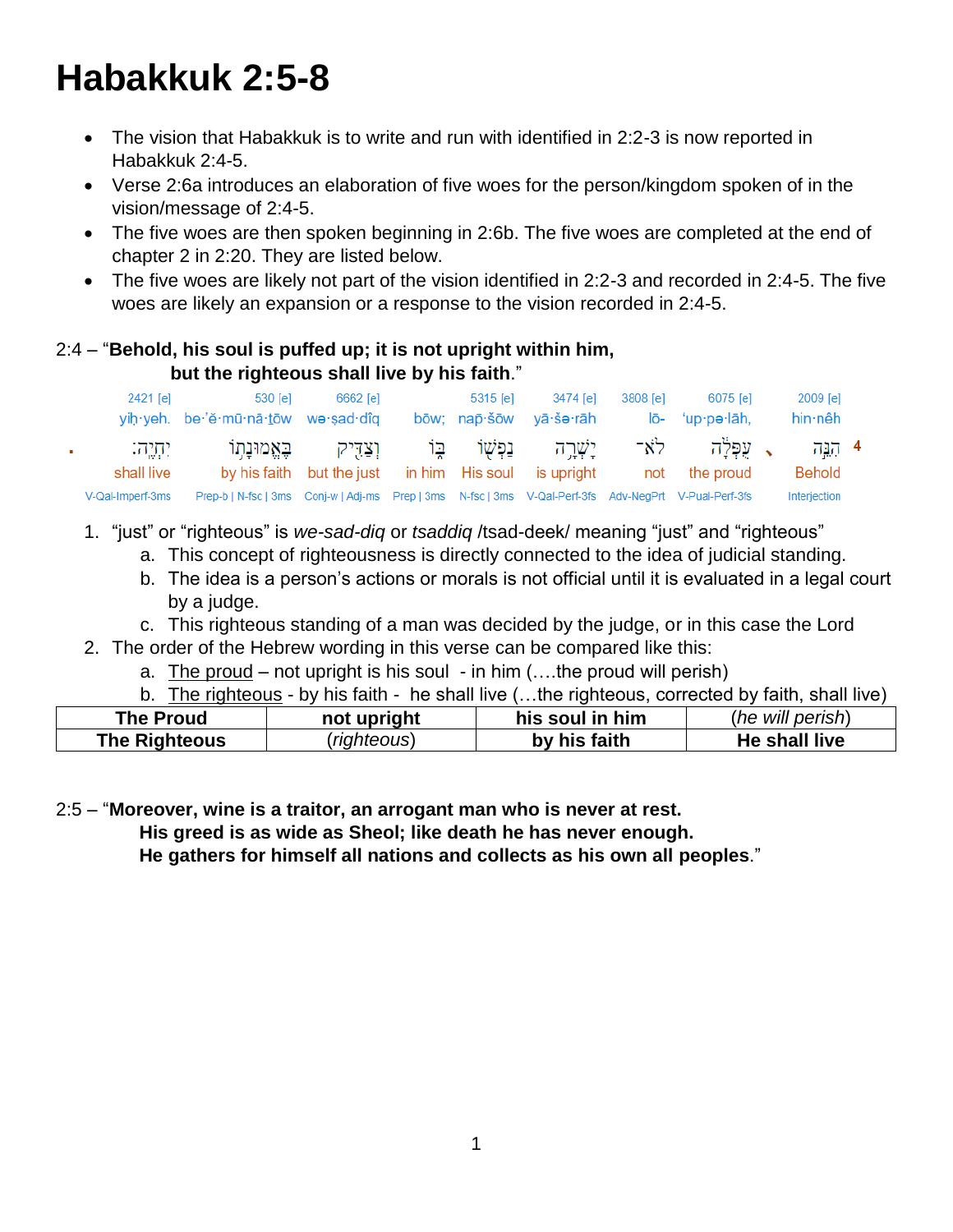| $\overline{\phantom{a}}$ | he does stay at home                                            | 5115 [e]<br>yin weh;<br>יגוה                         |                                                          | 3808 [e]<br>wə∙lō<br>ולא<br>and not                             | 3093 [e]<br>yā hîr<br>יְהֻיר<br>proud | $\overline{\phantom{a}}$<br>[He is] a man                                                                | 1397 [e]<br>ge:ber<br>גֶּבֶר | he transgresses                                               | 898 [e]<br>bō∙w∙ğêd,<br>בוֹגֶד                                                   | 3196 [e]<br>hay∙ya∙yin<br>היוו<br>by wine                       | 3588 [e]<br>kî-<br>כֶּי־<br>because                                                   | 637 [e]<br>wə·'ap<br>ואל<br>- 5<br>And indeed                                               |
|--------------------------|-----------------------------------------------------------------|------------------------------------------------------|----------------------------------------------------------|-----------------------------------------------------------------|---------------------------------------|----------------------------------------------------------------------------------------------------------|------------------------------|---------------------------------------------------------------|----------------------------------------------------------------------------------|-----------------------------------------------------------------|---------------------------------------------------------------------------------------|---------------------------------------------------------------------------------------------|
|                          |                                                                 | V-Qal-Imperf-3ms<br>be satisfied<br>V-Qal-Imperf-3ms | Coni-w   Adv-NeaPrt<br>7646 [e]<br>yiś·bā',              | 3808 [e]<br>wə·lō<br>וְלְא<br>and cannot<br>Conj-w   Adv-NegPrt | Adj-ms<br>٠                           | 4194 [e]<br>kam·mā·wet<br>כמֲוֶת<br>like death<br>Prep-k, Art   N-ms Conj-w   Pro-3ms                    | $N-ms$                       | 1931 [e]<br>wə∙hū<br>וְהָוּא<br>and he [is]                   | V-Qal-Prtcpl-ms<br>$5315$ [e]<br>nap · šōw,<br>ופשו<br>his desire<br>N-fsc   3ms | $Art   N-ms$<br>7585 [e]<br>kiš·'ō·wl<br>ֿכִּשָׁאוֹל<br>as hell | Coni<br>7337 [e]<br>hir·hîb<br>הרחיב<br>he enlarges<br>Prep-k   N-cs V-Hifil-Perf-3ms | Conj-w   Conj<br>834 [e]<br>'ă·šer<br>אֲשֶׁר<br>because<br>Pro-r                            |
| ٠                        | 5971 [e]<br>hā·'am·mîm.<br>הַעֲמֵים:<br>peoples<br>$Art   N-mp$ | 3605 [e]<br>kāl-<br>כֶּל־<br>all<br>N-msc            | 413 [e]<br>'ê∙lāw<br>אֵלֶיו<br>for himself<br>Prep   3ms |                                                                 |                                       | 6908 [e]<br>way yiq bos<br>ויִקְבְּץ<br>$\rightarrow$<br>and heaps up<br>Conj-w   V-Qal-ConsecImperf-3ms |                              | 1471 [e]<br>hag∙gō·w·yim,<br>הגוֹיִם<br>nations<br>Art   N-mp | 3605 [e]<br>kāl-<br>בָּלִד<br>all<br>N-msc                                       | 413 [e]<br>'ê·lāw<br>אֵלֵיוּ<br>to himself<br>Prep   3ms        |                                                                                       | 622 [e]<br>way·ye·'ĕ·sōp<br>וַיָּאֱסָך<br>and He gathers<br>Conj-w   V-Qal-Consecimperf-3ms |

- 1. After saying the righteous will live because of faith, but the arrogant have something wrong inside their soul that will eventually destroy them, Habakkuk describes how those without faith will be destroyed.
- 2. "wine betrays him" or "wine is a traitor" or "by wine he transgresses" or "wine betrays an arrogant man"
	- a. "betrays" or "traitor" is from *bagad* (here *bo-w-ged*) meaning "to act treacherously", "to deal treacherously"
		- i. In 1:13 it was translated "treacherous"
	- b. Wine leads the arrogant man further on than wisdom would allow.
		- i. The Masoretic text says "wine"
		- ii. The Dead Sea Scrolls say "wealth"
	- c. Likewise, the Babylonians are led further into their vices by wine
		- i. "never at rest" always going further to conquer
		- ii. "greed is as wide as Sheol" always wanting more stuff
		- iii. "gathers for himself all nations…collects…peoples" always absorbing more nations/people into the Babylonian Empire
	- d. The Babylonians "sin nature" (wine, wealth, arrogance) prevents them from stopping short of disaster
	- e. Interesting, Babylon's last days were spent drinking wine at Belshazzar's party in Daniel  $5:1-5-$

"*King Belshazzar gave a great banquet for a thousand of his nobles and drank wine with them. While Belshazzar was drinking his wine, he gave orders to bring in the gold and silver goblets that Nebuchadnezzar his father[a] had taken from the temple in Jerusalem, so that the king and his nobles, his wives and his concubines might drink from them. So they brought in the gold goblets that had been taken from the temple of God in Jerusalem, and the king and his nobles, his wives and his concubines drank*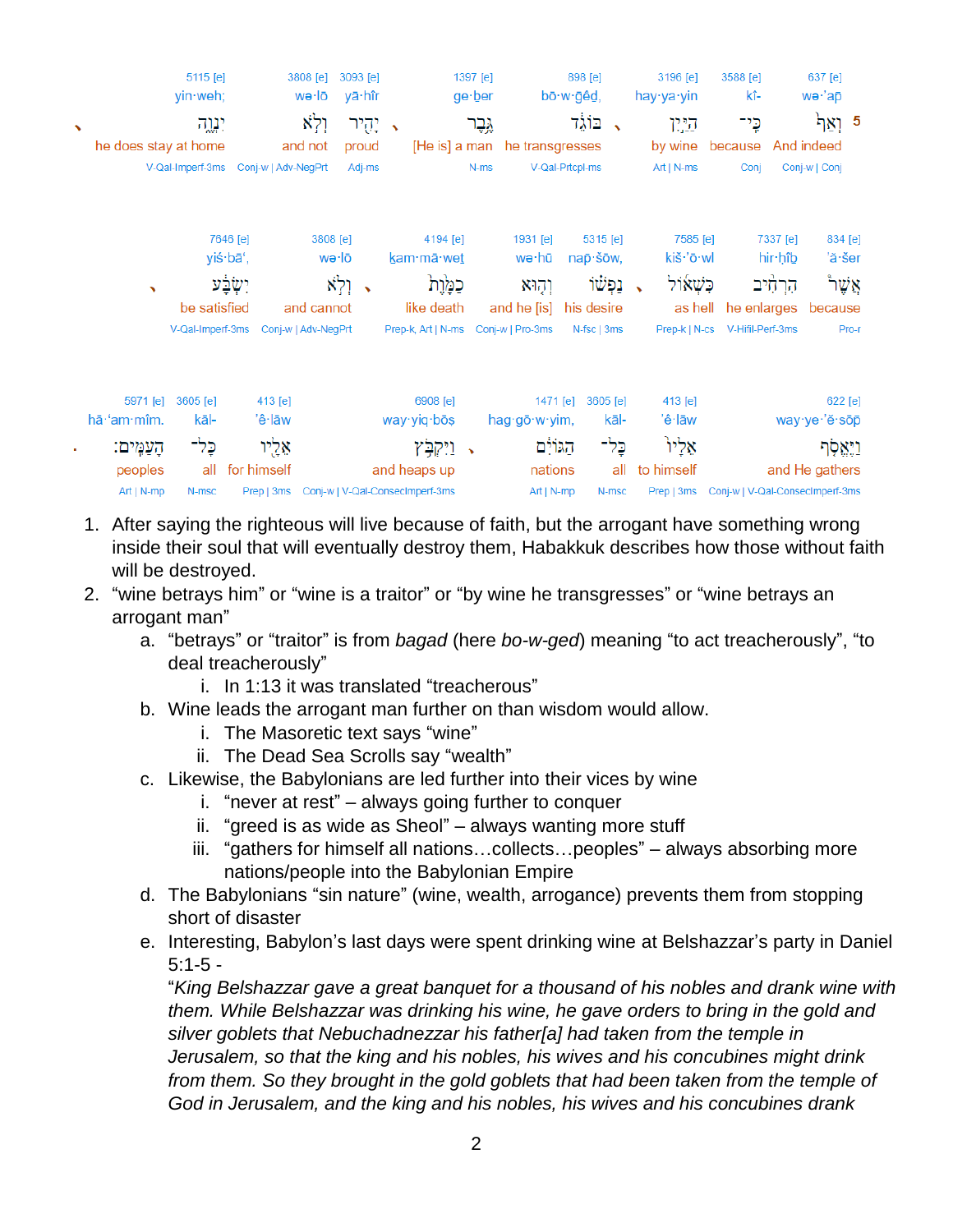*from them. As they drank the wine, they praised the gods of gold and silver, of bronze, iron, wood and stone. Suddenly the fingers of a human hand appeared and wrote on the plaster of the wall, near the lampstand in the royal palace*."

- f. Ancient historians characterize Babylonians at this time as being heavy drinkers
- g. Arrogance mixed with wine is like a truck going downhill without brakes
- h. Or, the Babylonians arrogance was like wine because they could never stop:
	- i. "never at rest"
	- ii. "greed as wide as Sheol"
	- iii. "never enough"
	- iv. "gathers all nations"
	- v. "collects all peoples"
- 3. "Greed is as sheol"
	- a. "sheol" is from *kis-o-wl* which is a form of the word *se-ol* or *sheol* in the Hebrew.
		- i. It's meaning is "underworld" as in the place to which people descend at death.
		- ii. It is translated as "grave", "hell", "underworld", "hades"
		- iii. The concept is people from all time descend into the underworld, or *sheol*, but there is always large amounts of space. It is never crowded or full.
		- iv. Thus, man's greed is bottomless and can never be full any more than *sheol* can be full.
- 4. "Gathers all nations…collects peoples"
	- a. This is political conquest
	- b. This is like an addiction to wine…political and military addiction cannot stop.
	- c. All other concerns and interest are set aside to follow the addiction of conquest.
	- d. Of course, this will lead to individual and national ruin.
	- e. The moral consequence of this addictive behavior will come back to haunt individuals and nations (empires)
- 5. Those who believe the Lord will wait and trust. Those who march to the arrogance of their own human nature will perish. It is a natural result. But, you must wait for it.
	- a. This principle is applicable in everyday life
	- b. But, the focus here is eschatological. This principle will eventually resolve everything. It will bring about the Day of the Lord:
		- i. Wrath for the arrogant
		- ii. Salvation for those with faith

2:6 – "**Shall not all these take up their taunt against him, with scoffing and riddles for him, and say,** 

**'Woe to him who heaps up what is not his own— for how long?— and loads himself with pledges**!' "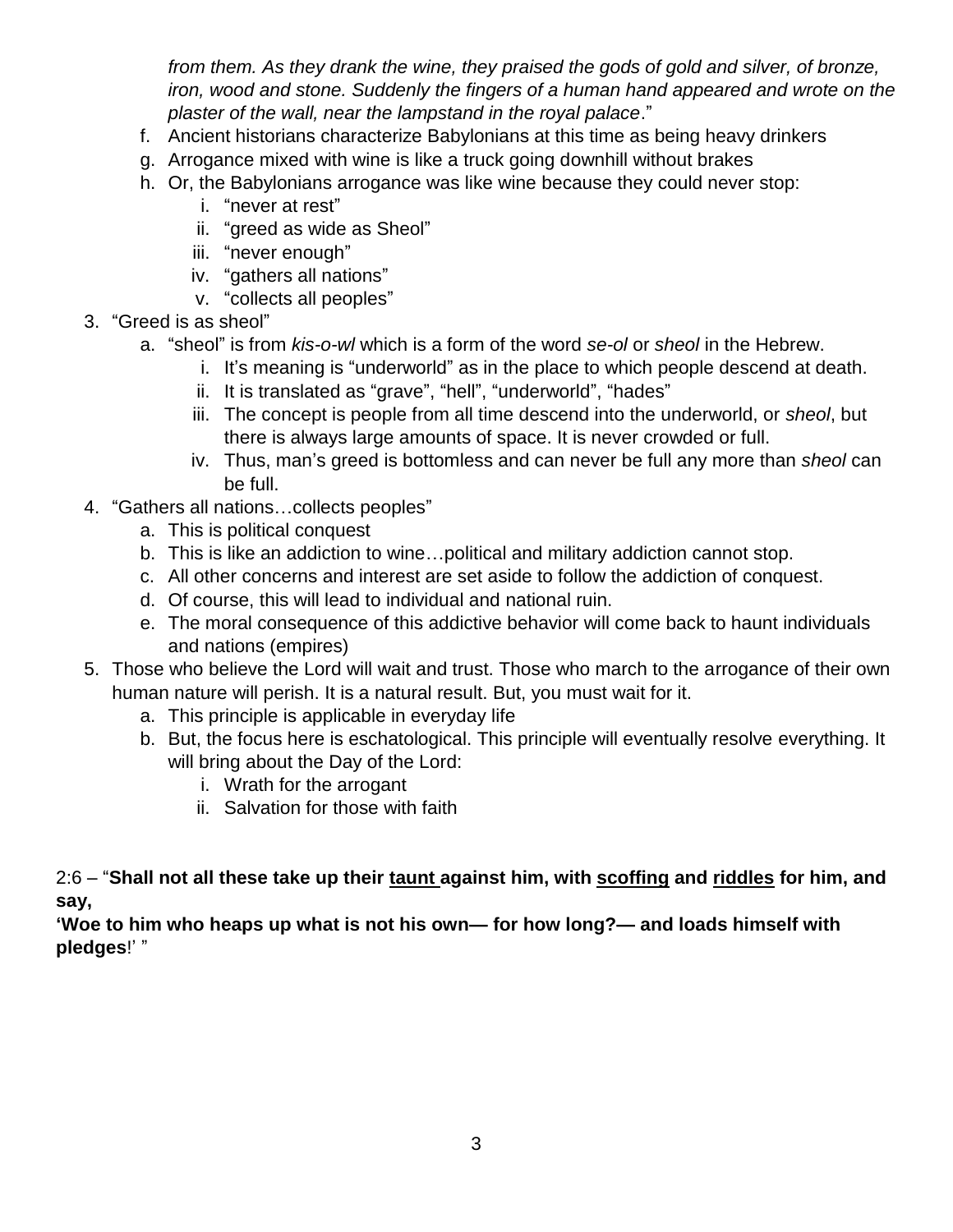

- 1. Here is a list of five woes that will return to those drunk with arrogance and addicted to conquest.
- 2. "all these" refers to the "nations" and "peoples" who had been "gathered" and "collected" by the arrogant.
	- a. In this case it was the Persians and the Medes who had enough of Babylon's oppression.
	- b. Here is a list of the things Babylon will be mocked for by the very nations that Babylon had oppressed.
- 3. The five woes include these three parts:
	- a. "a proverb" *- Masal* a proverbial saying, a figurative speech or a mocking byword
	- b. "taunting" *- Melisa* which is a word that comes from the Hebrew root *lis* which means "to scorn, to deride or to mock.
	- c. "riddle" *- Hidot* this is the idea of a riddle or an elusive saying. The riddle may include words that have a double meaning

## **Habakkuk 2:6-8**:

**Woe to him who heaps up what is not his own for how long?—**

 **and loads himself with pledges!"**

**<sup>7</sup> Will not your debtors suddenly arise,**

 **and those awake who will make you tremble?**

 **Then you will be spoil for them.**

**<sup>8</sup> Because you have plundered many nations,**

 **all the remnant of the peoples shall plunder you,**

**for the blood of man and violence to the earth,**

 **to cities and all who dwell in them.**

|            | 4933 [e]<br>$l\bar{a}$ ·mōw. $lim \dot{ }$ sis·sō·wt | 1961 [e]  | 2111 le1<br>wə·hā·yî·tā mə·za'·zə·'e·kā; | 6974 [e]<br>wə∙yiq∙sū                                                                                                                   | 5391 [e]<br>nō∙šə∙ke∙kā,     | 6965 [e]<br>vā·gū·mū | 6621 lel<br>ōe·ta'.      | 3808 [e]<br>hă∙lō∙w |  |
|------------|------------------------------------------------------|-----------|------------------------------------------|-----------------------------------------------------------------------------------------------------------------------------------------|------------------------------|----------------------|--------------------------|---------------------|--|
| their      | לְמִשְׁסוֹת לַמוֹ:                                   | וְהָיִיתָ | מַזַעִזְעֵיך                             | ויקצו<br>booty and you will become who oppress you and will they not awaken                                                             | בֹשָׁכֵרִד<br>your creditors | יקומו                | פֿתע<br>rise up suddenly | ז הלוא<br>will not  |  |
| Prep   3mp |                                                      |           |                                          | Prep-I   N-fp Conj-w   V-Qal-ConjPerf-2ms V-Piel-Prtcpl-mpc   2ms Conj-w   V-Qal-ConjImperf-3mp V-Qal-Prtcpl-mpc   2ms V-Qal-Imperf-3mp |                              |                      |                          | Adv Adv-NegPrt      |  |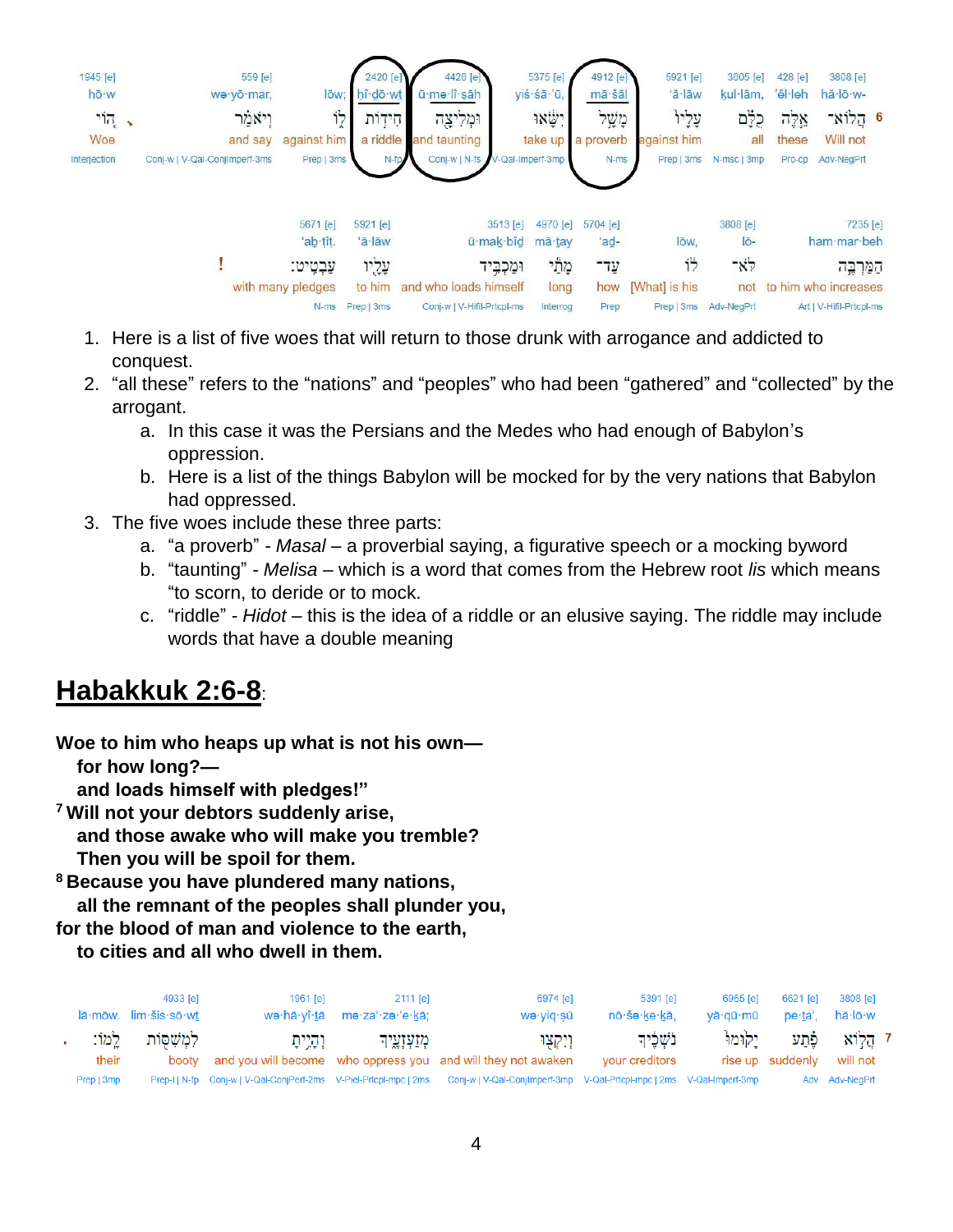|      | 'am·m <sub>i</sub> m | 5971 [e]                                 | 3499 [e]<br>3605 [e]<br>kāl-<br>ye ter |   | 7997 [e]<br>yə·šāl·lū·kā        |            | 7227 [e]<br>rab·bîm. | 1471 [e]<br>$q\bar{o} \cdot w \cdot \text{v}$ im |                | 7997 [e]<br>šal·lō·w·tā        | 859 [e]<br>'at·tāh | 3588 [e]<br>kî                            |
|------|----------------------|------------------------------------------|----------------------------------------|---|---------------------------------|------------|----------------------|--------------------------------------------------|----------------|--------------------------------|--------------------|-------------------------------------------|
|      |                      | עמים<br>of the people the remnant        | כֶּל־<br>יֵתֵר<br>all                  |   | יִשְׁלִוּד<br>shall plunder you |            | רַבִּים<br>many      | גּוֹיֵם<br>nations                               |                | שלות<br>have plundered         | אתה                | 8 כֵי<br>you Because                      |
|      |                      | $N-mp$                                   | N-msc                                  |   | N-msc V-Qal-Imperf-3mp   2ms    |            | Adj-mp               | $N-mp$                                           |                | V-Qal-Perf-2ms Pro-2ms         |                    | Conj                                      |
| P    | bāh.                 | 3427 [e]<br>yō·šə·bê                     | 3605 [e]<br>wə∙kāl                     |   | 7151 [e]<br>qir∙yāh             |            | 776 [e]<br>'e·res,   |                                                  | 2555 [e]       | $120$ [e]<br>wa·hă·mas- 'ā·dām |                    | 1818 [e]<br>$mid \cdot de \cdot m\hat{e}$ |
| Đ    | בה:                  | יִשְׁבֵי                                 | וְכָל־                                 | ↖ | קריה                            | $\sqrt{2}$ | אָרץ                 |                                                  | וַחֲמַס־       | ּאָדָם                         |                    | מדְמֵי                                    |
| Punc | in it                | who dwell<br>Prep   3fs V-Qal-Prtcpl-mpc | and of all<br>Conj-w   N-msc           |   | [and] the city<br>$N-fs$        |            | of the land<br>N-fs  | and the violence of men                          | Conj-w   N-msc | N-ms                           |                    | because of blood<br>Prep-m   N-mpc        |

- 1. Similar, memorable sounds:
	- a. 2:6b *lo* and *low* sound the same, but different meanings
	- b. 2:8b *middeme adam* in Hebrew "for the bloody gorings of men" is easy to remember in Hebrew.
- 2. Double meaning:
	- a. "Your creditors" means "to bite". This is a good word for "creditor" because he "bites" his portion from the borrower. Babylon's biters/creditors will suddenly rise up
	- b. "pledges" in 2:6b means "weight of pledges, heavy debts" and also "heap of mud" or "thick clay"
- 3. Proverbs or proverbial truth:
	- a. Multiplying ill-gotten gain:
		- i. Proverbs 28:8
		- ii. Proverbs 22:16
		- iii. Proverbs 13:11
	- b. Sudden disaster
		- i. Proverbs 6:15
		- ii. Proverbs 29:1
- 4. Justice/vengeance
	- a. Because you have pillaged may nations, all that remains of the people shall pillage you